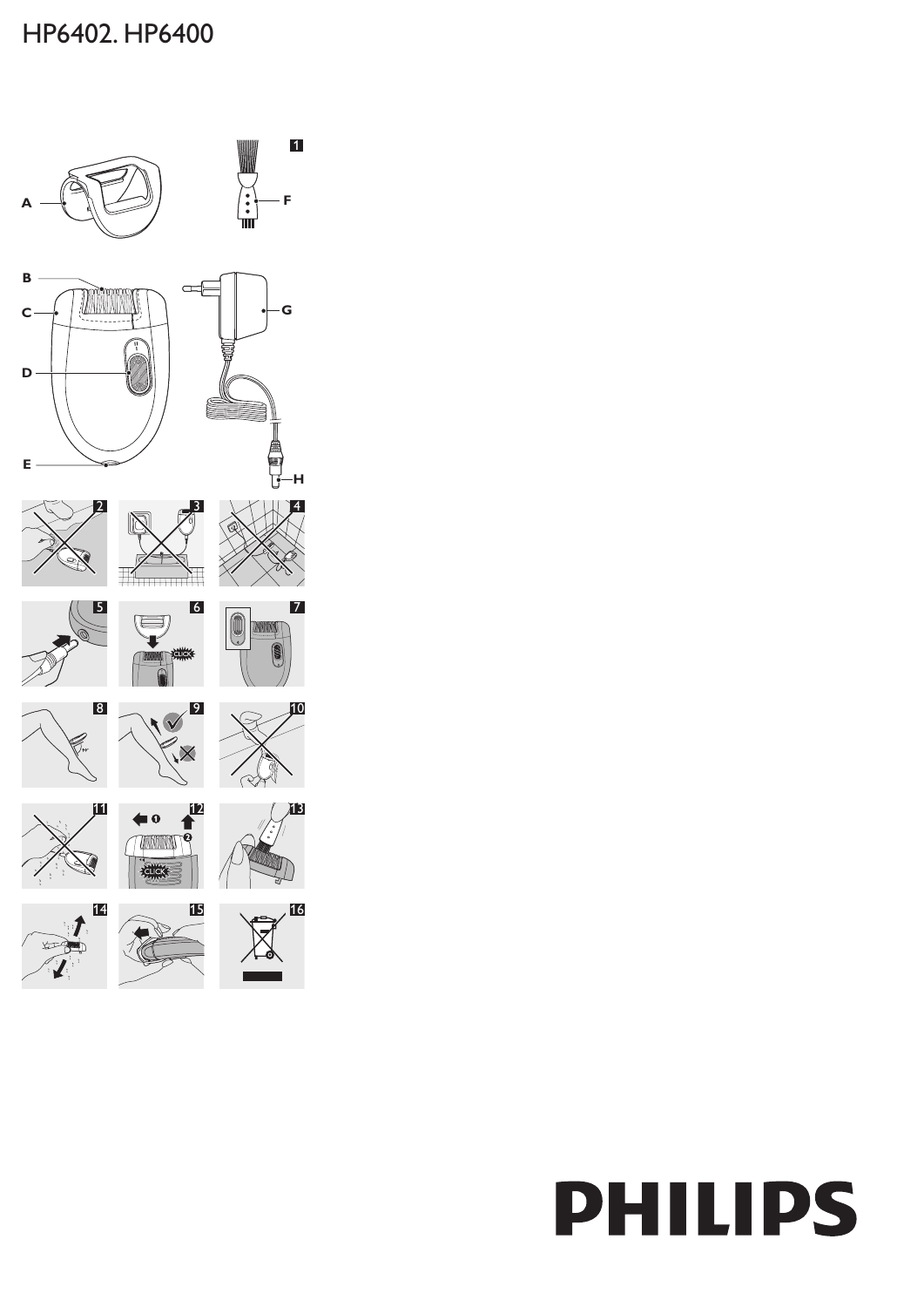# **English**

## **Introduction**

Congratulations on your purchase and welcome to Philips! To fully benefit from the support that Philips offers, register your product at www.philips.com/welcome. With your new epilator you can remove unwanted hair quickly, easily and effectively. Its rotating discs catch even the shortest hairs (down to 0.5mm) and pull them out by the root.

# **Efficiency cap (HP6401, HP6402 only)**

Your epilator comes with an efficiency cap that ensures ideal contact with the skin so that hairs are removed effectively in one stroke.

# **General description (Fig. 1)**

**A** Efficiency cap (HP6401, HP6402 only)<br>**B** Enilating discs

- **B** Epilating discs<br>**G** Epilating bead
- **O** Epilating head<br>**O** On/off slide
- On/off slide
- $O = \text{off}$ -
- $I = normal speed$ -
- $II = high speed$  $\bullet$  Socket for appliance plug -
- 
- **G** Cleaning brush<br>**G** Adapter
- **G** Adapter Small plug

# **Important**

Read this user manual carefully before you use the appliance and save it for future reference.

## **Danger**

- Keep the appliance and the adapter dry. -
- Do not use the appliance near or over a washbasin or bath filled with water (Fig. 2). -
- Do not use the appliance in the bath or in the shower (Fig. 3). -
- If you use the appliance in the bathroom, do not use an extension cord (Fig. 4). -

# **Warning**

- Only use the appliance in combination with the adapter supplied. -
- Do not use the appliance or the adapter if it is damaged. -
- If the adapter is damaged, always have it replaced with one of the original type in order to avoid a hazard. -
- The adapter contains a transformer. Do not cut off the adapter to replace it with another plug, as this causes a hazardous situation. -
- This appliance is not intended for use by persons (including children) with reduced physical, sensory or mental capabilities, or lack of experience and knowledge, unless they have been given supervision or instruction concerning use of the appliance by a person responsible for their safety. -
- Children should be supervised to ensure that they do not play with the appliance. -

## **Caution**

- This appliance is only intended for removing women's body hair from the legs. Do not use it for any other purpose. -
- To prevent damage and injuries, keep the **running** appliance (with or without attachment) away from scalp hair, eyebrows, eyelashes, clothes, threads, cords, brushes etc. -
- Do not use the appliance on irritated skin or skin with varicose veins, rashes, spots, moles (with hairs) or wounds without consulting your doctor first. People with a reduced immune response or people who suffer from diabetes mellitus, haemophilia or immunodeficiency should also consult their doctor first. -
- Your skin may become a little red and irritated the first few times you use the epilator. This phenomenon is absolutely normal and quickly disappears. As you use the appliance more often, your skin gets used to epilation, skin irritation decreases and regrowth becomes thinner and softer. If the irritation has not disappeared within three days, we advise you to consult a doctor. -
- Do not use the epilating head or efficiency cap (HP6401, HP6402 only) if it is damaged or broken, as this may cause injury. -

# **Electromagnetic fields (EMF)**

This Philips appliance complies with all standards regarding electromagnetic fields (EMF). If handled properly and according to the instructions in this user manual, the appliance is safe to use based on scientific evidence available today.

# **Using the appliance**

# *Note: Clean the epilating head before first use.*

# **Epilation tips**

-

- When you use the appliance for the first time, we advise you to try it out on an area with only light hair growth to get accustomed to the epilation process. -
- Epilation is easier just after taking a bath or shower. Make sure your skin is completely dry when you start epilating. -
- Make sure your skin is clean, entirely dry and free from grease. Do not use any cream before you start epilating. -
- Epilation is easier and more comfortable when the hair has the optimum length of 3–4 mm. If the hairs are longer, we recommend that you shave first and epilate the shorter regrowing hairs after 1 or 2 weeks. -
- When you epilate for the first time, we advise you to epilate in the evening, so that any reddening that develops can disappear overnight. -
- While epilating stretch your skin with your free hand. This lifts up the hairs and helps to minimise the pulling sensation. -
- For optimal performance, place the appliance on the skin at right angles (90°) with the on/off slide pointing in the direction in which you are going to move the appliance. Guide the appliance across the skin against the direction of hair growth in a slow, continuous movement without exerting any pressure.
- On some areas, hair may grow in different directions. In this case, it may be helpful to move the appliance in different directions to achieve optimal results. To relax the skin, we advise you to apply a - -
- moisturising cream after epilation. -
- Fine hair that regrows might not grow up to the skin surface. The regular use of an exfoliating sponge or cream (e.g. during showering) helps to prevent ingrowing hair as the gentle scrubbing action removes the upper skin layer and fine hair can get through to the skin surface.

# **Connecting the appliance**

- 1 Insert the appliance plug into the appliance (Fig. 5).
- 2 Insert the adapter into the wall socket.

## **Epilating the legs**

We advise you to start epilating with the efficiency cap (HP6401, HP6402 only).

If you already have some experience with epilation, you can simply use the epilating head without any attachment.

1 HP6401, HP6402 only: Put the efficiency cap on the epilating head (Fig. 6).

## 2 Select the desired speed to switch on the appliance (Fig. 7).

Preferably use speed II. Switch to speed I for areas with little hair growth, for hard-to-reach areas and for areas where bones are located directly beneath the skin, such as knees and ankles.

- **3** Stretch the skin with your free hand to make the hairs stand upright.
- **4** Place the epilator perpendicularly onto the skin with the on/off slide pointing in the direction in which you are going to move the appliance (Fig. 8).
- 5 Move the appliance slowly over the skin, against the direction of hair growth. (Fig. 9)

Press the appliance lightly onto the skin.

# **Cleaning and maintenance**

-

*Note: Make sure the appliance is switched off and unplugged before you start to clean it.* 

# Never use scouring pads, abrasive cleaning agents or aggressive liquids such as petrol or acetone to clean the appliance.

Never rinse the appliance or the adapter under the tap (Fig. 10).

Keep the appliance and the adapter dry (Fig. 11). -

## **Cleaning the appliance**

- 1 Push the epilating head in the direction of the arrows on the back of the appliance (1) and remove it (2) (Fig. 12).
- 2 Remove loose hairs with the cleaning brush (Fig. 13).
- **3** Rinse the epilating head under the tap for 5-10 seconds while turning it.
- **4** Shake the epilating head firmly (Fig. 14).
- 5 Dry the epilating head thoroughly with a tea towel.

*Note: Make sure the epilating head is completely dry before you place it back onto the appliance.*

# **Cleaning the efficiency cap (HP6401, HP6402 only)**

- 1 Remove the efficiency cap from the epilating head (Fig. 15).
- 2 Remove loose hairs from the efficiency cap with the cleaning brush.
- 3 Rinse the efficiency cap under the tap while turning it.
- **4** Dry the efficiency cap before you use or store it.

*Note: Make sure the efficiency cap is completely dry before you place it back onto the epilating head.*

# **Replacement**

All parts of the appliance can be replaced. If you need to replace one the parts, go to your Philips dealer or an authorised Philips service centre.

# **Environment**

Do not throw away the appliance with the normal household waste at the end of its life, but hand it in at an official collection point for recycling. By doing this, you help to preserve the environment (Fig. 16). -

# **Guarantee & service**

If you need service or information or if you have a problem, please visit the Philips website at www.philips.com or contact the Philips Consumer Care Centre in your country (you find its phone number in the worldwide guarantee leaflet). If there is no Consumer Care Centre in your country, go to your local Philips dealer.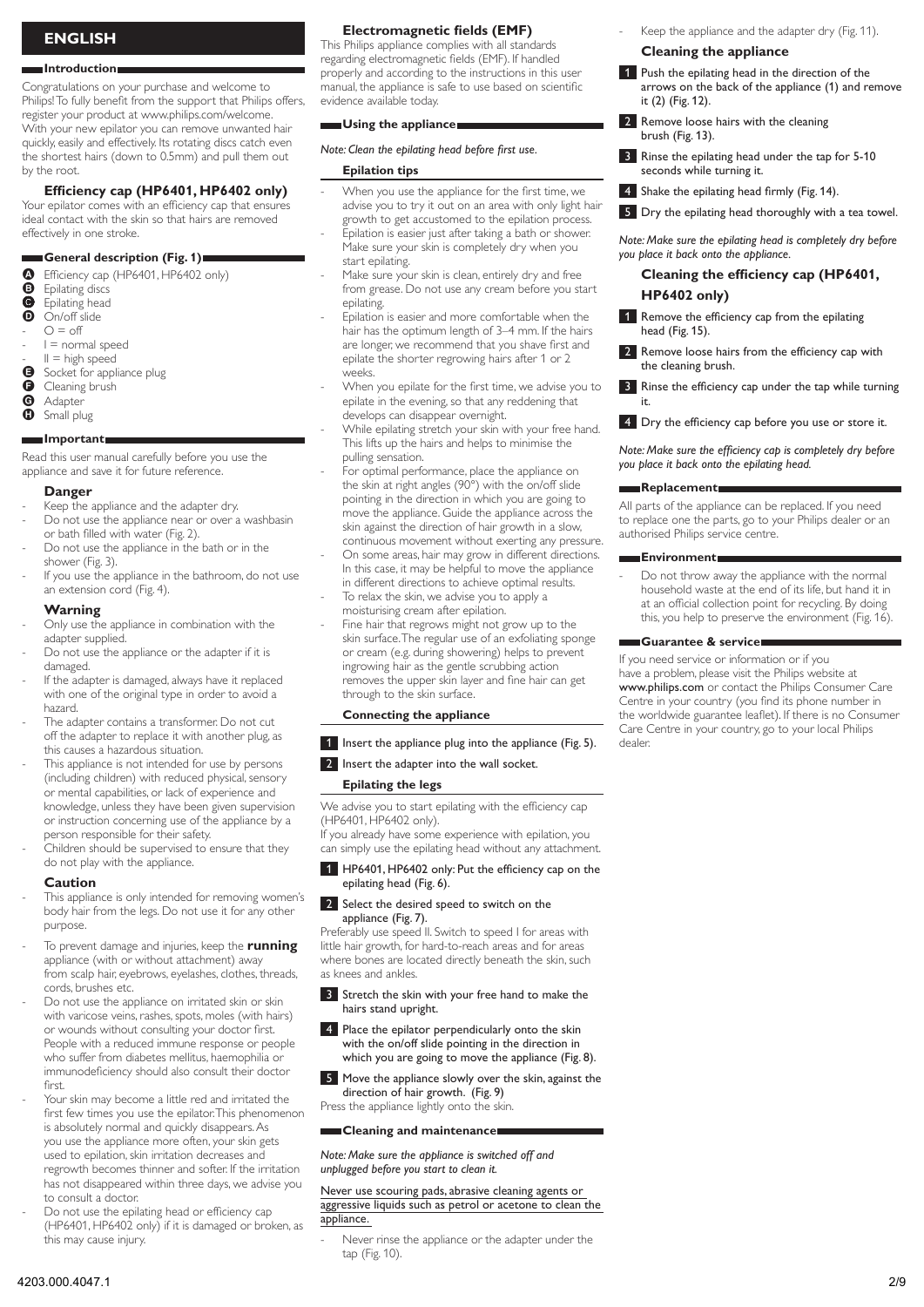# **Dansk**

## **Introduktion**

Tillykke med dit køb og velkommen til Philips! For at få fuldt udbytte af den støtte, Philips tilbyder, skal du registrere dit produkt på www.philips.com/welcome. Med din nye epilator kan du hurtigt, nemt og effektivt fjerne uønsket hårvækst. De roterende skiver fanger selv de korteste hår (helt ned til 0,5 mm) og trækker dem ud med rod.

# **Effektivitetskappe (kun HP6401, HP6402)**

Epilatoren har en effektivitetskappe, der sikrer en perfekt hudkontakt, så hårene fjernes effektivt med ét tag.

# **Generel beskrivelse (fig. 1)**

- **4** Effektivitetskappe (kun HP6401, HP6402)<br>**3** Pincetskiver
- **B** Pincetskiver
- **O** Epilatorhoved
- D On/off-skydekontakt
- $Q = \Delta f$  $I = normal$  hastighed - -
- $II = h\varnothing$ j hastighed
- **B** Tilslutningsstik  $\mathbf{d}$
- **G** Rensebørste<br>**G** Adapter
- 
- **G** Adapter<br>**G** Lille stik Lille stik

# **Vigtigt**

Læs denne brugsvejledning omhyggeligt igennem, inden apparatet tages i brug, og gem den til eventuelt senere brug.

# **Fare**

- Både apparat og adapter skal holdes tørre. -
- Brug ikke apparatet nær eller over en håndvask eller et badekar med vand (fig. 2). -
- Brug ikke apparatet i badet eller under bruseren (fig. 3). -
- Hvis du bruger apparatet på badeværelset, må du ikke bruge en forlængerledning (fig. 4). -

# **Advarsel**

- Brug kun apparatet sammen med den medfølgende adapter. -
- Brug ikke apparatet eller adapteren, hvis en af delene er beskadiget. -
- Hvis adapteren beskadiges, skal den altid udskiftes med en original adapter af samme type for at undgå enhver risiko. -
- Adapteren indeholder en transformer og må ikke klippes af og udskiftes med et andet stik, da dette kan være meget risikabelt. -
- Dette apparat er ikke beregnet til at blive brugt af personer (herunder børn) med nedsatte fysiske og mentale evner, nedsat følesans eller manglende erfaring og viden, medmindre de er blevet vejledt eller instrueret i apparatets anvendelse af en person, der er ansvarlig for deres sikkerhed. -
- Apparatet bør holdes uden for børns rækkevidde for at sikre, at de ikke kan komme til at lege med det. -

# **Forsigtig**

- Dette apparat er udelukkende beregnet til fjernelse af kvinders kropsbehåring på benene. Anvend ikke apparatet til andre formål. -
- For at undgå skader og uheld skal apparatet (med og uden tilbehør) altid holdes i sikker afstand fra hovedhår, øjenbryn, øjenvipper, tøj, snore, ledninger, -

## børster o.l., **når det er tændt**.

- Brug ikke apparatet på irriteret hud eller hud med åreknuder, udslæt, knopper, modermærker (med hår) eller sår uden at konsultere din læge. Personer med svækket immunforsvar eller personer, der lider af diabetes, hæmofili eller nedsat immunforsvar, skal altid først konsultere lægen. -
- Huden bliver måske lidt rød og irriteret de første par gange epilatoren anvendes. Dette er helt normalt og vil hurtigt forsvinde. Efterhånden som huden vænner sig til behandlingen, bliver den mindre irriteret og hårene, der gror ud igen, vil være blødere og tyndere. Hvis en eventuel hudirritation ikke er forsvundet efter 3 dage, bør du kontakte lægen. -
- Anvend ikke epilatorhovedet eller effektivitetskappen (kun HP6401, HP6402), hvis de er beskadigede eller ødelagte, da dette kan forårsage personskade. -

# **Elektromagnetiske felter (EMF)**

Dette Philips-apparat overholder alle standarder for elektromagnetiske felter (EMF). Ved korrekt anvendelse i overensstemmelse med instruktionerne i denne brugsvejleding, er apparatet sikkert at anvende, ifølge den videnskabelige viden, der er tilgængelig i dag.

# **Sådan bruges apparatet**

*Bemærk: Rengør epilatorhovedet, inden apparatet tages i brug første gang.*

# **Tips til epilering**

- Første gang apparatet bruges, anbefales det at begynde et sted med let hårvækst, så du gradvist vænner dig til fremgangsmåden ved epilering. -
- Det er lettest at bruge epilatoren lige efter et kareller brusebad, men huden skal være helt tør, inden du starter. -
- Sørg for at huden er ren, helt tør og fri for fedtstoffer. Undlad at bruge nogen former for creme umiddelbart før epilering. -
- Epilering er nemmere og mere behageligt, når hårene højst er 3–4 mm. Hvis hårene er længere, anbefaler vi, at du barberer først og epilerer de korte hår, der vokser ud igen, efter 1 eller 2 uger. -
- Når du skal bruge epilatoren første gang, anbefaler vi dig at gøre det om aftenen, således at eventuelle hudirritationer kan forsvinde i løbet af natten. -
- Stræk huden ud med den frie hånd, når du epilerer. Det løfter hårene og er med til at reducere smertefornemmelsen. -
- Apparatet fungerer bedst, hvis du anbringer det i en ret vinkel på huden (90°), og on/off-kontakten vender i den retning, som apparatet skal bevæges i. Før apparatet hen over huden imod hårenes vækstretning i en langsom og konstant bevægelse uden at presse. -
- I nogle områder vokser håret muligvis i forskellige retninger. I så fald kan det være en god ide at bevæge apparatet rundt i forskellige retninger for at opnå det bedste resultat.
- Vi anbefaler, at du smører huden med fugtighedscreme efter brug af epilatoren.
- De bløde hår, der gror ud igen, når muligvis ikke op til hudens overflade. Hvis du regelmæssigt bruger en eksfolierende svamp eller creme (f.eks. når du er i bad), er det med til at forebygge indgroede hår, da den blide skrubbebevægelse fjerner det øverste hudlag, og de bløde hår kan komme igennem til hudens overflade.

# **Sådan tilsluttes apparatet**

- 1 Sæt det lille apparatstik ind i apparatet (fig. 5).
- 2 Sæt adapteren i en stikkontakt.

# **Epilering af ben**

-

- -

Vi anbefaler, at du begynder epileringen med effektivitetskappen (kun HP6401, HP6402). Hvis du er vant til epilering, kan du ganske enkelt bruge epilatorhovedet uden noget tilbehør.

## 1 Kun HP6401, HP6402: Sæt effektivitetskappen på epilatorhovedet (fig. 6).

## 2 Tænd apparatet ved at vælge den ønskede hastighed (fig. 7).

Brug som udgangspunkt hastighed II. Skift til hastighed I ved områder med mindre hårvækst, ved svært tilgængelige områder og ved områder, hvor der er knogler lige under huden, f.eks. knæ og ankler.

- 3 Stræk huden ud med den frie hånd, så hårene rejser sig.
- 4 Placér apparatet vinkelret på huden således, at on/off-skydeknappen peger i den retning, du ønsker at bevæge apparatet (fig. 8).
- 5 Bevæg apparatet langsomt hen over huden imod hårenes vækstretning. (fig. 9) Tryk apparatet let mod huden.

# **Rengøring og vedligeholdelse**

*Bemærk: Kontrollér, at apparatet er slukket, og at stikket er trukket ud, før opladningen påbegyndes.* 

Brug aldrig skuresvampe eller skrappe rengøringsmidler så som benzin, acetone eller lignende til rengøring af apparatet.

- Apparat og adapter må aldrig skylles under vandhanen (fig. 10) -
- Både apparat og adapter skal holdes tørre (fig. 11). -

# **Rengøring af apparatet**

- 1 Skub epilatorhovedet i den retning, pilene bag på apparatet viser (1), og tag det af apparatet (2) (fig. 12).
- <sup>2</sup> Fjern løse hår med rensebørsten (fig. 13).
- **3** Rengør epilatorhovedet under rindende vand i 5-10 sekunder, mens du drejer det.
- **4** Ryst epilatorhovedet grundigt (fig. 14).
- 5 Tør epilatorhovedet grundigt af med et viskestykke.

*Bemærk: Sørg for, at epilatorhovedet er helt tørt, før du sætter det på apparatet igen.*

# **Sådan rengøres effektivitetskappen (kun HP6401, HP6402)**

- 1 Fjern effektivitetskappen fra epilatorhovedet (fig. 15).
- 2 Fjern løse hår fra effektivitetskappen med rensebørsten.
- **3** Skyl effektivitetskappen under vandhanen, mens du drejer den.
- **4** Tør effektivitetskappen, før du bruger den eller lægger den væk.

*Bemærk: Sørg for, at effektivitetskappen er helt tør, før du sætter den tilbage på epilatorhovedet.*

## **Udskiftning**

Alle dele på apparatet kan skiftes ud. Henvend dig hos din Philips-forhandler eller et autoriseret Philips servicecenter, hvis du skal udskifte en af delene.

## **Miljøhensyn**

Apparatet må ikke smides ud sammen med det almindelige husholdningsaffald, når det til sin tid kasseres. Aflevér det i stedet på en kommunal genbrugsstation. På den måde er du med til at beskytte miljøet (fig. 16). -

# **Reklamationsret og service**

For alle yderligere oplysninger eller ved eventuelle problemer med apparatet henvises til Philips hjemmeside på adressen www.philips.com eller det lokale Philips Kundecenter (telefonnumre findes i vedlagte "Worldwide Guarantee"-folder). Hvis der ikke findes et kundecenter i dit land, bedes du venligst kontakte din lokale Philipsforhandler.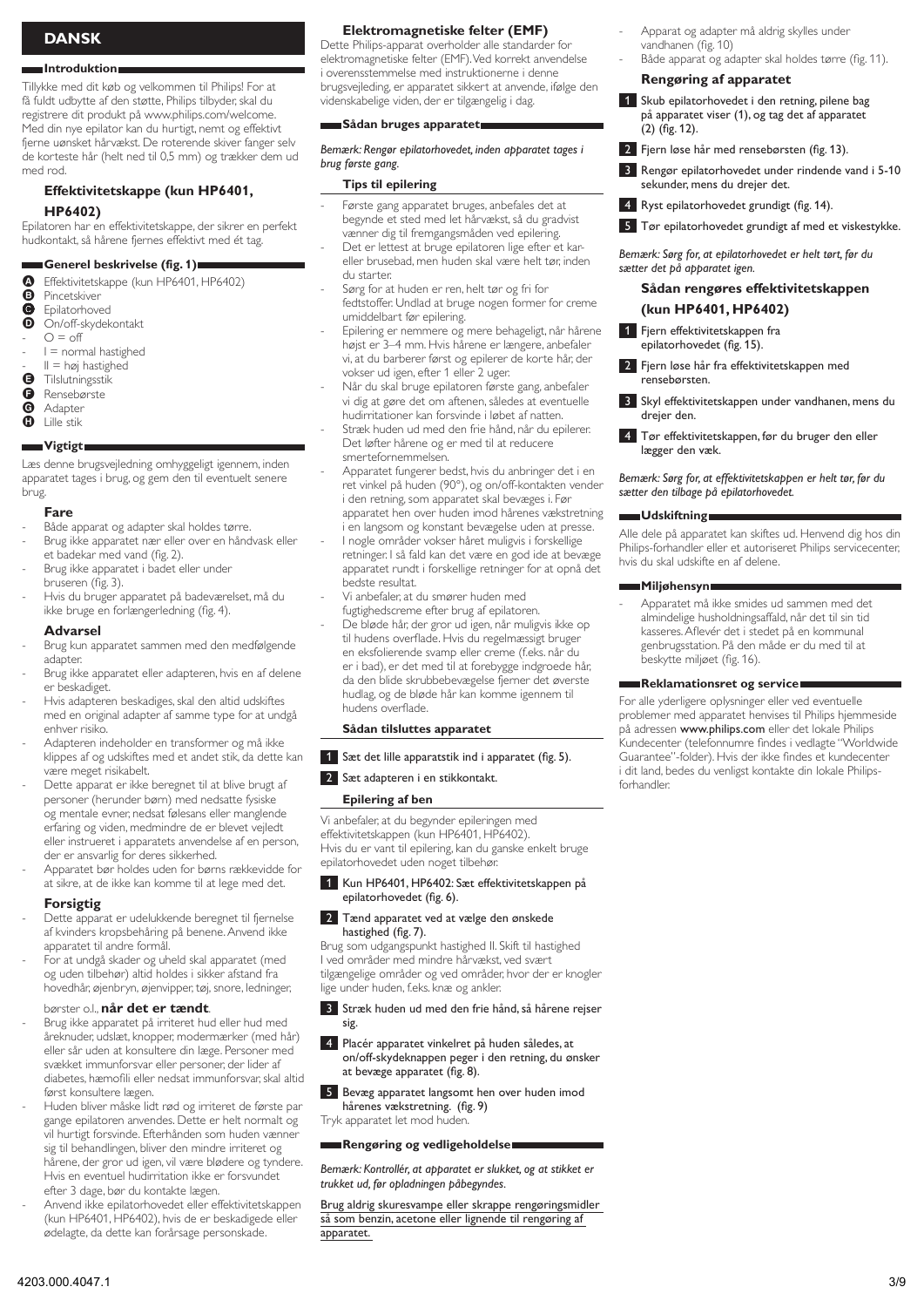# **Norsk**

## **Innledning**

Gratulerer med kjøpet og velkommen til Philips! Du får best mulig nytte av støtten som Philips tilbyr, hvis du registrerer produktet ditt på www.philips.com/welcome. Med den nye epilatoren kan du fjerne uønsket hår raskt, enkelt og effektivt. De roterende skivene fanger opp selv de korteste hårene (ned til 0,5 mm) og drar dem opp med roten.

# **Effektivitetsdeksel (kun HP6401, HP6402)**

Epilatoren leveres med et effektivitetsdeksel som sikrer ideell kontakt med huden, slik at hårene fjernes effektivt med én bevegelse.

# **Generell beskrivelse (fig. 1)**

- **A** Effektivitetsdeksel (kun HP6401, HP6402)<br>**B** Epileringsskiver
- **B** Epileringsskiver<br>**B** Epileringshode
- $\bullet$  Epileringshode
- Av/på-bryter
- $O = av$ - -
- I = normal hastighet
- $II = h\omega y$  hastighet -
- E Kontakt til apparatstøpsel
- **G** Rengjøringsbørste<br>**G** Adapter
- **G** Adapter<br>**G** Liten kor H Liten kontakt

**Viktig** Les denne brukerveiledningen nøye før du bruker

apparatet, og ta vare på den for senere referanse.

## **Fare**

- Sørg for å holde både apparatet og adapteren tørre. Ikke bruk apparatet i nærheten av eller over en kum eller et badekar fylt med vann (fig. 2). - -
- Ikke bruk apparatet i badekaret eller i dusjen (fig. 3). -
- Hvis du bruker apparatet på badet, må du ikke bruke en skjøteledning (fig. 4). -

## **Advarsel**

- Apparatet skal bare brukes sammen med adapteren som følger med. -
- Ikke bruk apparatet eller adapteren hvis de er skadet. -
- Hvis adapteren er skadet, må du alltid sørge for å bytte den ut med en av original type for å unngå at det oppstår farlige situasjoner. -
- Adapteren inneholder en omformer. Ikke klipp av adapteren for å erstatte den med et annet støpsel. Dette kan føre til farlige situasjoner. -
- Dette apparatet er ikke tiltenkt bruk av personer (inkludert barn) som har nedsatt sanseevne eller fysisk eller psykisk funksjonsevne, eller personer som ikke har erfaring eller kunnskap, unntatt hvis de får tilsyn eller instruksjoner om bruk av apparatet av en person som er ansvarlig for sikkerheten. -
- Pass på at barn er under tilsyn, slik at de ikke leker med apparatet. -

## **Viktig**

- Dette apparatet er kun ment til å fjerne kroppshår på ben hos kvinner. Ikke bruk det til andre formål. -
- Hold apparatet (med eller uten tilbehør) unna hodehår, øyebryn, øyevipper, klær, tråder, ledninger, -
- børster o.l. når det er **påslått**, slik at det ikke oppstår skader.
- Ikke bruk apparatet på irritert hud eller hud med åreknuter, utslett, kviser, føflekker (med hår) eller sår uten å konsultere lege først. Personer med redusert immunforsvar eller som lider av sukkersyke, blødersykdom eller immundefekt, bør kontakte lege først -
- Huden kan bli litt rød og irritert de første gangene du bruker epilatoren. Dette er helt normalt og forsvinner raskt. Etter hvert som du bruker apparatet, venner huden seg til epileringen, irritasjonen avtar, og etterveksten blir tynnere og mykere. Hvis irritasjonen ikke blir borte innen tre dager, anbefaler vi at du kontakter lege. -
- Ikke bruk epileringshodet eller effektivitetsdekselet (kun HP6401, HP6402) hvis det er skadet eller ødelagt. Det kan føre til skade. -

# **Elektromagnetiske felt (EMF)**

Dette Philips-apparatet overholder alle standarder som gjelder for elektromagnetiske felt (EMF). Hvis det håndteres riktig og i samsvar med instruksjonene i denne brukerveiledningen, er det trygt å bruke det ut fra den kunnskapen vi har per dags dato.

## **Bruke apparatet**

# *Merk: Rengjør epileringshodet før første gangs bruk.*

# **Epileringstips**

- Når du bruker apparatet for første gang, anbefaler vi at du prøver det på et område med bare lett hårvekst for å venne deg til epileringsprosessen. -
- Det er enklere å epilere like etter at du har badet eller dusjet. Huden må imidlertid være helt tørr før du begynner å epilere. -
- Pass på at huden er ren, helt tørr og fettfri. Ikke bruk noen form for krem før epileringen. -
- Epilering er enklere og mer behagelig når hårene har optimal lengde på 3–4 mm. Hvis hårene er lengre, anbefaler vi at du barberer først og deretter epilerer etterveksten etter 1 til 2 uker. -
- Når du epilerer for første gang, anbefaler vi at du gjør det om kvelden slik at eventuelle røde flekker kan forsvinne i løpet av natten. -
- Strekk huden med den ledige hånden mens du epilerer. Det løfter opp hårene og hjelper til med å begrense dra-følelsen. -
- For å oppnå optimal ytelse plasserer du apparatet mot huden i en rett vinkel (90°) med av/på-bryteren pekende i den retningen du skal bevege apparatet i. Før apparatet over huden mot retningen som håret vokser i, med en uavbrutt bevegelse uten å påføre noe press. -
- På noen steder kan det hende at håret vokser i flere forskjellige retninger. I så fall kan det være nyttig å bevege apparatet i flere retninger for å oppnå et optimalt resultat. -
- Vi anbefaler at du påfører fuktighetskrem etter epilering for å lindre huden. -
- Fine hår som vokser ut igjen, vokser kanskje ikke opp igjen til hudoverflaten. Regelmessig bruk av en eksfolieringssvamp eller -krem (f.eks. under dusjing) hjelper til med å hindre inngrodde hår ved at den skånsomme skrubbingen fjerner det øverste hudlaget, slik at de fine hårene kommer gjennom hudoverflaten.

# **Koble til apparatet**

1 Koble apparatets ledning til apparatet (fig. 5).

# 2 Sett støpselet inn i stikkontakten.

## **Epilere bena**

-

Vi anbefaler at du begynner å epilere med effektivitetsdekselet (kun HP6401, HP6402). Hvis du allerede har erfaring med epilering, kan du bruke epileringshodet uten noe tilbehør.

# 1 Kun HP6401, HP6402: Sett effektivitetsdekselet på epileringshodet (fig. 6).

2 Velg ønsket hastighet for å slå på apparatet (fig. 7). Bruk helst hastighet II. Bytt til hastighet I for områder med liten hårvekst, for steder som er vanskelig å komme til og områder der benet ligger rett under huden, for eksempel knær og ankler.

- **3** Strekk huden med den ledige hånden, slik at hårene reiser seg.
- 4 Plasser epilatoren vinkelrett på huden slik at av/påglidebryteren peker i den retningen apparatet skal beveges (fig. 8).
- **5** Før apparatet sakte over huden mot hårets vekstretning. (fig. 9) Trykk apparatet lett mot huden.

# **Rengjøring og vedlikehold**

*Merk: Sørg for at apparatet er slått av og koblet fra strømnettet før du rengjør det.* 

# Bruk aldri skurebørster, skuremidler eller væsker som bensin eller aceton, til å rengjøre apparatet.

- Skyll aldri apparatet eller adapteren under springen (fig. 10).
- Sørg for å holde både apparatet og adapteren tørre (fig. 11). -

# **Rengjøre apparatet**

1 Skyv epileringshodet i retningen som pilen bak på apparatet viser (1), og fjern det (2) (fig. 12).

- 2 Fiern løse hår med rengjøringsbørsten (fig. 13).
- 3 Skyll epileringshodet under springen i 5-10 sekunder mens du snur og vender på det.
- **4** Rist epileringshodet godt (fig. 14).
- 5 Tørk epileringshodet godt med et håndkle.

*Merk: Kontroller at epileringshodet er fullstendig tørt før du setter det tilbake på apparatet.*

# **Rengjøring av effektivitetsdekselet (kun HP6401, HP6402)**

- 1 Ta effektivitetsdekselet av epileringshodet (fig. 15).
- <sup>2</sup> Fjern løse hår fra effektivitetsdekselet med rengjøringsbørsten.
- 3 Skyll effektivitetsdekselet under springen mens du snur på det.
- 4 Tørk effektivitetsdekselet før du bruker det eller setter det bort.

*Merk: Kontroller at effektivitetsdekselet er helt tørt før du setter det tilbake på epileringshodet.*

# **Utskifting**

Alle delene på apparatet kan skiftes ut. Hvis du må skifte ut én av delene, går du til Philips-forhandleren din eller til et godkjent Philips-servicesenter.

## **Miljø**

Ikke kast apparatet som restavfall når det ikke kan brukes lenger. Lever det inn til en gjenvinningsstasjon. Ved å gjøre dette bidrar du til å ta vare på miljøet (fig. 16). -

# **Garanti og service**

Hvis du trenger service eller informasjon, eller hvis du har et problem med produktet, kan du gå til nettsidene til Philips på www.philips.com. Du kan også ta kontakt med Philips' forbrzukertjeneste der du bor (du finner telefonnummeret i garantiheftet). Hvis det ikke finnes noen forbrukertjeneste i nærheten, kan du kontakte din lokale Philips-forhandler.

-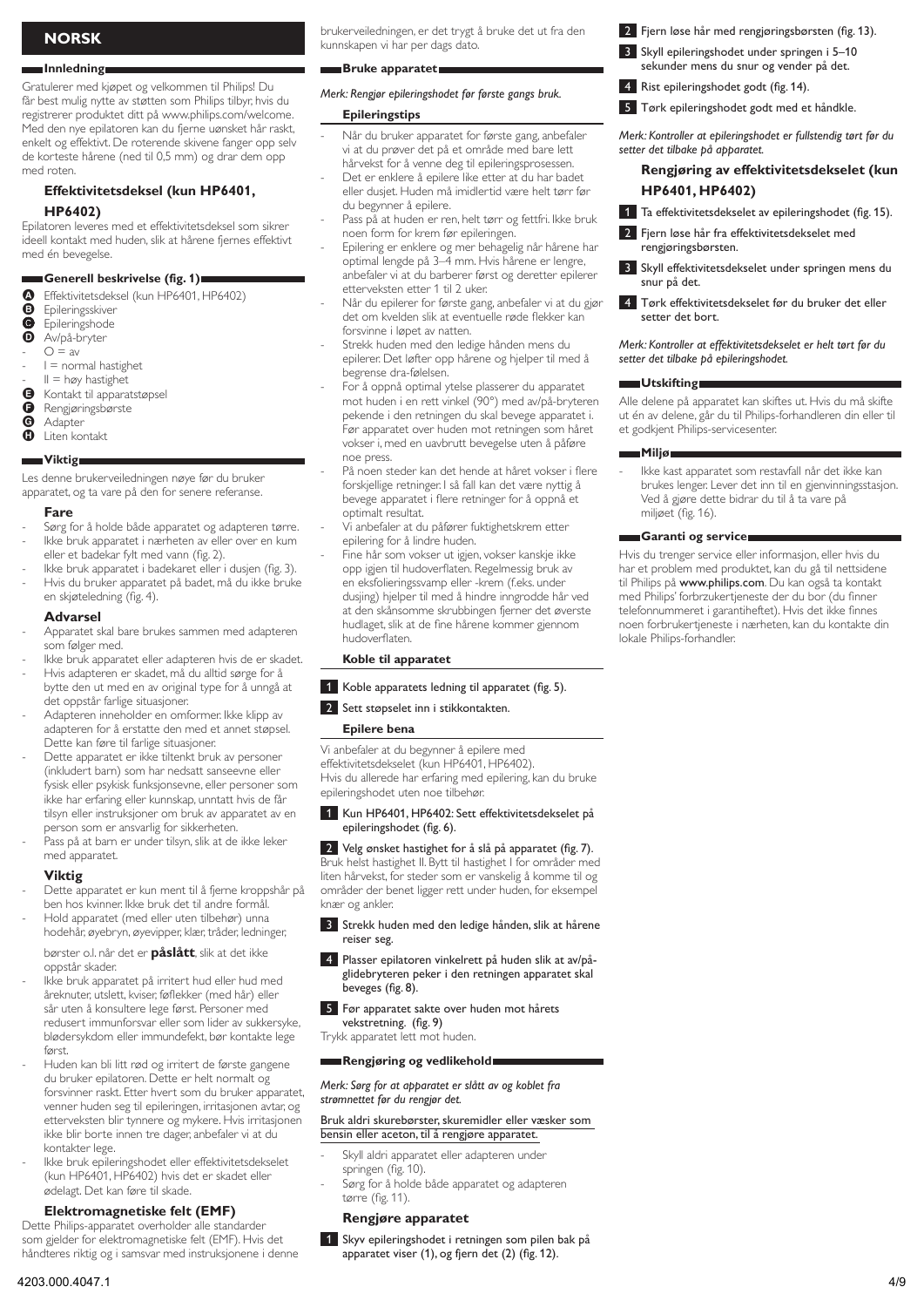# **Suomi**

## **Johdanto**

Onnittelut ostoksestasi ja tervetuloa Philips-tuotteiden käyttäjäksi! Hyödynnä Philipsin tuki ja rekisteröi tuotteesi osoitteessa www.philips.com/welcome.

Uudella epilaattorilla poistat ihokarvat nopeasti, helposti ja tehokkaasti. Sen pyörivät pinsettilevyt nyppivät lyhyetkin karvat (jopa puolen millimetrin pituiset) ja poistavat ne juurineen.

# **Efficiency cap -pää (vain HP6401, HP6402)**

Epilaattorissa on Efficiency cap -pää, joka takaa ihanteellisen ihokontaktin. Karvat irtoavat yhdellä vedolla.

# **Laitteen osat (Kuva 1)**

- **O** Efficiency cap -pää (vain HP6401, HP6402)<br>**D** Pinsettilevyt
- **B** Pinsettilevyt<br> **B** Epilointipää
- G Epilointipää<br>**O** Liukukytkin
- D Liukukytkin
- O = ei käytössä  $I =$  normaali nopeus - -
- $II =$  suuri nopeus
- $\mathbf{d}$
- **B** Liitäntä pistokkeelle
- **O** Puhdistusharja
- **G** Latauslaite Pieni liitin

## **Tärkeää**

Lue tämä käyttöopas huolellisesti ennen käyttöä ja säilytä se vastaisen varalle.

## **Vaara**

- Suojaa laite ja verkkolaite kosteudelta. -
- Älä käytä laitetta vettä täynnä olevan pesualtaan tai kylpyammeen päällä tai välittömässä läheisyydessä (Kuva 2). -
- Älä käytä laitetta kylpy- tai suihkuhuoneessa (Kuva 3). Jos käytät laitetta kylpyhuoneessa, älä käytä - -
- jatkojohtoa (Kuva 4).

# **Tärkeää**

- Käytä laitetta vain mukana tulevan latauslaitteen kanssa. -
- Älä käytä vahingoittunutta laitetta tai verkkolaitetta. -
- Jos latauslaite on vaurioitunut, vaihda vaaratilanteiden välttämiseksi tilalle aina alkuperäisen tyyppinen latauslaite. -
- Latauslaite sisältää jännitemuuntajan. Älä vaihda latauslaitteen tilalle toisenlaista pistoketta, jotta et aiheuta vaaratilannetta. -
- Laitetta ei ole tarkoitettu lasten tai sellaisten henkilöiden käyttöön, joiden fyysinen tai henkinen toimintakyky on rajoittunut tai joilla ei ole kokemusta tai tietoa laitteen käytöstä, muuten kuin heidän turvallisuudestaan vastaavan henkilön valvonnassa ja ohjauksessa. -
- Pienten lasten ei saa antaa leikkiä laitteella. -

## **Varoitus**

- Tämä laite on tarkoitettu ainoastaan naisten säärikarvojen poistamiseen. Älä käytä sitä muuhun tarkoitukseen. -
- Älä pidä **käynnissä olevaa** laitetta (lisäosa kiinnitettynä tai irrotettuna) esimerkiksi hiusten, silmäripsien, kulmakarvojen, vaatteiden, lankojen, johtojen tai harjojen lähellä, ettet loukkaa itseäsi tai aiheuta vahinkoa. -
- Älä käytä laitetta, jos iho on ärtynyt tai jos ihossa on suonikohjuja, näppylöitä, luomia (joissa on ihokarvoja) tai haavoja, ennen kuin olet kysynyt lääkäriltä. Myös henkilöiden, joiden vastustuskyky on alentunut, diabeetikoiden ja verenvuototautia tai immuunikatoa sairastavien on ensin kysyttävä neuvoa lääkäriltä. -
- Iho saattaa hieman aristaa tai punoittaa muutaman ensimmäisen ihokarvojen poistokerran jälkeen. Tämä on aivan normaali ilmiö ja häviää nopeasti. Kun laitetta käytetään useammin, iho tottuu ihokarvojen poistoon, ihon ärsytys vähenee ja takaisin kasvavat ihokarvat muuttuvat pehmeämmiksi ja ohuemmiksi. Jos ihon ärsytys ei häviä kolmessa vuorokaudessa, ota yhteys lääkäriin. -
- Älä käytä epilointipäätä tai Efficiency cap -päätä (vain HP6401, HP6402), jos se on vaurioitunut, koska sen käyttö saattaa tällöin aiheuttaa vammoja. -

# **Sähkömagneettiset kentät (EMF)**

Tämä Philips-laite vastaa kaikkia sähkömagneettisia kenttiä (EMF) koskevia standardeja. Jos laitetta käytetään oikein ja tämän käyttöohjeen ohjeiden mukaisesti, sen käyttäminen on turvallista tämänhetkisten tieteellisten tutkimusten perusteella.

## **Käyttö**

*Huomautus: Puhdista epilointipää aina käytön jälkeen.*

# **Epilointivinkkejä**

- Kun laitetta käytetään ensimmäisen kerran, kannattaa aloittaa sellaisesta kohdasta, jossa on vain vähän ihokarvoja. Tällä tavoin voit totutella vähitellen ihokarvojen poistoon. -
- Ihokarvat on helpointa poistaa kylvyn tai suihkun jälkeen. Ihon on kuitenkin oltava täysin kuiva, kun ihokarvojen poisto aloitetaan. -
- Varmista, että iho on puhdas ja kuiva ja että se ei ole rasvainen. Älä käytä voiteita juuri ennen ihokarvojen poistoa. -
- Epilointi on helpointa ja mukavinta, kun ihokarvan pituus on 3–4 mm. Jos ihokarvat ovat tätä pidempiä, suosittelemme niiden ajamista ensin ja uudelleen kasvaneiden ihokarvojen epilointia 1–2 viikon kuluttua. -
- Kun käytät epilointilaitetta ensimmäisen kerran, suosittelemme epilointia illalla, jotta mahdollisesti ilmenevä ihoärsytys ehtii laantua yön aikana. Venytä ihoa epiloinnin aikana vapaalla kädelläsi. Näin - -
- karvat nousevat ylöspäin ja ihoärsytys vähenee. Jotta laite toimisi mahdollisimman hyvin, aseta laite -
- iholle oikeassa kulmassa (90°) siten, että virran liukukytkin osoittaa laitteen liikuttamissuuntaan. Siirrä laitetta iholla ihokarvojen kasvusuunnan vastaisesti hitain, jatkuvin liikkein painamatta kuitenkaan laitetta ihoa vasten.
- Joillakin alueilla karvat saattavat kasvaa eri suuntiin. Tällaisessa tapauksessa laitetta kannattaa käännellä eri suuntiin parhaan tuloksen saavuttamiseksi. -
- Voit rentouttaa ihoa käsittelyn jälkeen levittämällä kosteusvoidetta. - -
	- Tilalle kasvava hento karva ei ehkä kasva ihon pintaan asti. Säännöllinen kuorintatyynyn ja -voiteen käyttö (esimerkiksi suihkun yhteydessä) auttaa estämään ihokarvojen sisäänkasvamisen, sillä hellävarainen kuorinta poistaa uloimman ihokerroksen, jolloin hennot ihokarvat pääsevät kasvamaan ihon pintaan asti.

## **Laitteen kytkeminen**

1 Työnnä liitin laitteeseen (Kuva 5).

**2** Liitä verkkolaite pistorasiaan.

# **Ihokarvojen poistaminen sääristä**

Suosittelemme epiloinnin aloittamista Efficiency cap -päällä (vain HP6401, HP6402).

Jos olet epiloinut aiemmin, voit käyttää epilointipäätä ilman lisäosia.

1 Vain HP6401, HP6402: aseta Efficiency cap -pää epilointipäähän (Kuva 6).

## **2** Käynnistä laite valitsemalla haluamasi nopeus (Kuva 7).

Käytä mieluiten nopeutta II. Valitse nopeus I alueille, joilla ihokarvoja kasvaa vähän, joille on vaikea ulottua ja joilla luu on heti ihon alla, kuten polvet ja nilkat.

 3 Venytä iho vapaalla kädellä kireäksi, niin että ihokarvat nousevat pystyyn.

## 4 Aseta laite kohtisuoraan ihoa vasten niin, että käynnistyskytkin osoittaa siihen suuntaan, johon aiot liikuttaa laitetta (Kuva 8).

**5** Siirrä laitetta hitaasti iholla ihokarvojen

kasvusuuntaa vastaan. (Kuva 9) Paina laitetta kevyesti ihon vasten.

#### **Puhdistus ja hoito**

-

*Huomautus: Varmista, että laitteen virta on katkaistu ja että pistoke on irrotettu pistorasiasta, kun aloitat puhdistamisen.* 

# Älä käytä naarmuttavia tai syövyttäviä puhdistusaineita tai -välineitä laitteen puhdistamiseen (kuten bensiiniä tai asetonia).

Älä huuhtele laitetta tai verkkolaitetta juoksevan veden alla (Kuva 10).

- Suojaa laite ja verkkolaite kosteudelta (Kuva 11).
- **Laitteen puhdistaminen**

-

- 1 Työnnä epilointipää laitteen takaosassa näkyvien nuolten osoittamaan suuntaan (1) ja irrota se laitteesta (2) (Kuva 12).
- **2** Poista irtokarvat harjalla (Kuva 13).
- 3 Huuhtele epilointipäätä 5 10 sekunnin ajan käännellen sitä juoksevan veden alla.
- 4 Ravistele epilointipäätä voimakkaasti (Kuva 14).
- **5** Kuivaa epilointipää huolellisesti astiapyyhkeellä.

*Huomautus: Epilointipään on oltava täysin kuiva, ennen kuin se kiinnitetään laitteeseen.*

# **Efficiency cap -pään puhdistaminen (vain HP6401, HP6402)**

- 1 Irrota Efficiency cap -pää epilointipäästä (Kuva 15).
- 2 Poista irtonaiset ihokarvat Efficiency cap -päästä puhdistusharjalla.
- **3** Huuhtele Efficiency cap -pää kääntelemällä sitä juoksevan veden alla.
- 4 Kuivaa Efficiency cap -pää ennen käyttöä tai säilytystä.

*Huomautus: Efficiency cap -pään on oltava täysin kuiva, ennen kuin se kiinnitetään epilointipäähän.*

## **Varaosat**

Laitteen kaikki osat ovat vaihdettavia. Jos laitteeseen on vaihdettava jokin osa, ota yhteyttä Philips-jälleenmyyjään tai Philipsin valtuuttamaan huoltokeskukseen.

# **Ympäristöasiaa**

Älä hävitä vanhoja laitteita tavallisen talousjätteen mukana, vaan toimita ne valtuutettuun kierrätyspisteeseen. Näin autat vähentämään ympäristölle aiheutuvia haittavaikutuksia (Kuva 16). -

## **Takuu & huolto**

Jos haluat lisätietoja tai laitteen kanssa tulee ongelmia, tutustu Philipsin verkkosivustoon osoitteessa www.philips.com tai kysy neuvoa Philipsin kuluttajapalvelukeskuksesta (puhelinnumero on kansainvälisessä takuulehtisessä). Jos maassasi ei ole kuluttajapalvelukeskusta, ota yhteyttä Philipsin jälleenmyyjään.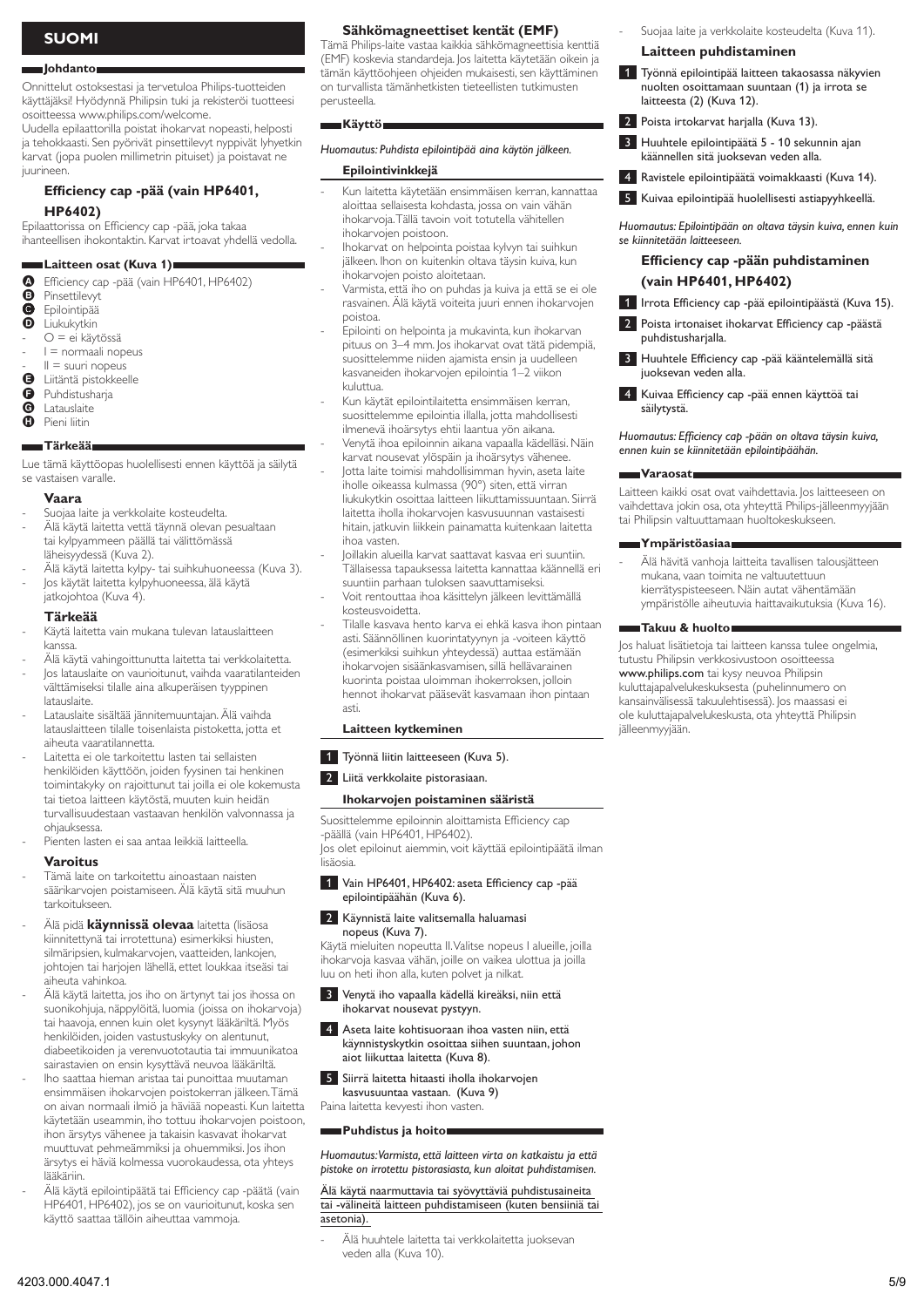# **Deutsch**

## **Einführung**

Herzlichen Glückwunsch zu Ihrem Kauf und willkommen bei Philips! Um den Support von Philips optimal nutzen zu können, registrieren Sie Ihr Produkt bitte unter www. philips.com/welcome.

Mit Ihrem neuen Epilierer können Sie lästige Haare schnell, einfach und wirksam entfernen. Selbst die kürzesten Härchen (bis zu 0,5 mm) werden von den rotierenden Pinzetten erfasst und an der Haarwurzel entfernt.

# **Effizienzaufsatz (nur HP6401, HP6402)**

Ihr Epilierer ist mit einer Effizienzaufsatz ausgestattet, die optimalen Kontakt zur Haut und somit eine wirksame Haarentfernung in nur einer Anwendung garantiert.

# **Allgemeine Beschreibung (Abb. 1)**

- **A** Effizienzaufsatz (nur HP6401, HP6402)<br>**B** Epilierpinzetten
- **B** Epilierpinzetten<br>**B** Epilierkopf
- **O** Epilierkopf
- Ein-/Ausschalter
- $Q = A_{\text{LIS}}$ -
- I = normale Geschwindigkeit -
- II = hohe Geschwindigkeit -
- Buchse für Gerätestecker
- **G** Reinigungsbürste
- **G** Adapter Gerätestecker

# **Wichtig**

# Lesen Sie diese Bedienungsanleitung vor dem Gebrauch

des Geräts aufmerksam durch, und bewahren Sie sie für eine spätere Verwendung auf.

# **Gefahr**

- Gerät und Adapter dürfen nicht nass werden. -
- Verwenden Sie das Gerät nicht in der Nähe von bzw. über einem mit Wasser gefüllten Waschbecken oder einer Badewanne (Abb. 2). -
- Benutzen Sie das Gerät nicht in der Badewanne oder Dusche (Abb. 3). -
- Bei der Nutzung des Geräts im Badezimmer sollten Sie kein Verlängerungskabel verwenden (Abb. 4). -

## **Warnhinweis**

- Benutzen Sie das Gerät nur mit dem mitgelieferten **Adapter** -
- Verwenden Sie das Gerät oder den Adapter nicht, wenn Beschädigungen daran erkennbar sind. -
- Wenn der Adapter defekt oder beschädigt ist, darf er nur durch ein Original-Ersatzteil ausgetauscht werden, um Gefährdungen zu vermeiden. -
- Der Adapter enthält einen Transformator. Ersetzen Sie den Adapter keinesfalls durch einen anderen Stecker, da dies den Benutzer gefährden kann. -
- Dieses Gerät ist für Benutzer (einschl. Kinder) mit eingeschränkten physischen, sensorischen oder psychischen Fähigkeiten bzw. ohne jegliche Erfahrung oder Vorwissen nur dann geeignet, wenn eine angemessene Aufsicht oder ausführliche Anleitung zur Benutzung des Geräts durch eine verantwortliche Person sichergestellt ist. -
- Achten Sie darauf, dass Kinder nicht mit dem Gerät spielen. -

## **Achtung**

- Das Gerät ist ausschließlich zum Entfernen von weiblichem Körperhaar an den Beinen vorgesehen. Verwenden Sie es nicht für andere Zwecke. -
- Halten Sie das **eingeschaltete** Gerät (mit oder ohne Aufsatz) fern von Kopfhaar, Wimpern und Augenbrauen sowie von Kleidung, Fäden, Kabeln, Bürsten usw., um Verletzungen und Beschädigungen zu vermeiden. -
- Benutzen Sie das Gerät nicht bei Hautreizungen, Krampfadern, Ausschlag, Pickeln, (behaarten) Muttermalen oder Wunden, ohne vorher einen Arzt zu konsultieren. Gleiches gilt für Patienten mit geschwächter Immunabwehr, Diabetes, Hämophilie und Immuninsuffizienz. -
- Nach den ersten Anwendungen kann Ihre Haut möglicherweise mit Rötungen oder Reizungen reagieren. Dies ist völlig normal und sollte sich bald legen, sobald Sie sich an das Epilieren gewöhnt haben und die nachwachsenden Haare feiner und weicher werden. Sollte die Hautirritation nicht innerhalb von 3 Tagen wieder abklingen, konsultieren Sie Ihren Arzt. -

Verwenden Sie den Epilierkopf und die Effizienzaufsatz (nur HP6401, HP6402) nicht, wenn sie beschädigt sind, da dies zu Verletzungen führen kann.

# **Elektromagnetische Felder**

Dieses Philips Gerät erfüllt sämtliche Normen bezüglich elektromagnetischer Felder (EMF). Nach aktuellen wissenschaftlichen Erkenntnissen ist das Gerät sicher im Gebrauch, sofern es ordnungsgemäß und entsprechend den Anweisungen in dieser Bedienungsanleitung gehandhabt wird.

## **Das Gerät benutzen**

-

-

-

-

-

-

## *Hinweis: Reinigen Sie den Epilierkopf vor der ersten Verwendung.*

## **Tipps zum Epilieren**

- Wenn Sie das Gerät zum ersten Mal verwenden, empfiehlt es sich, es zunächst an einer Stelle mit geringer Behaarung auszuprobieren, damit Sie sich an das Epilieren gewöhnen. -
- Das Epilieren ist nach einem Dusch- oder Vollbad am leichtesten. Achten Sie darauf, dass Ihre Haut vor der Anwendung vollständig trocken ist. -
- Ihre Haut sollte sauber, fettfrei und absolut trocken sein, wenn Sie das Gerät benutzen. Verwenden Sie vor dem Epilieren keine Cremes. -
- Am angenehmsten und gründlichsten wird die Epilation, wenn die Haare 3 - 4 mm lang sind. Wenn die Haare länger sind, empfehlen wir, dass Sie zunächst rasieren und anschließend nach 1 bis 2 Wochen die nachgewachsenen kürzeren Haare epilieren.
- Wenn Sie zum ersten Mal epilieren, empfehlen wir Ihnen, dies abends zu tun, damit eine möglicherweise auftretende Hautrötung über Nacht wieder abklingen kann. -
- Straffen Sie beim Epilieren die Haut mit der freien Hand. Dadurch werden die Haare aufgerichtet und das Zupfgefühl minimiert.
- Setzen Sie für optimale Leistung den Epilierer senkrecht im 90° Winkel auf die Haut auf, sodass der Ein-/Ausschalter in die Richtung zeigt, in der Sie das Gerät bewegen. Führen Sie das Gerät mit langsamen, ununterbrochenen Bewegungen gegen die Haarwuchsrichtung über die Haut, ohne dabei Druck auszuüben.
- An einigen Stellen wachsen die Haare möglicherweise in unterschiedliche Richtungen. Bewegen Sie in diesem Fall für optimale Ergebnisse das Gerät in verschiedene Richtungen.
- Tragen Sie nach der Epilation zur Beruhigung der Haut eine Feuchtigkeitscreme auf. -
- Manchmal gelangen feine nachwachsende Haare nicht durch die Hautoberfläche. Durch regelmäßige Verwendung eines Körperpeeling-Schwamms oder einer entsprechenden Creme (beispielsweise unter der Dusche) kann das Einwachsen von Haaren verhindert werden, da durch vorsichtiges Rubbeln die obersten Hautschichten entfernt werden und auch feine Haare durch die Hautoberfläche gelangen.

# **Das Gerät anschließen**

1 Stecken Sie den Gerätestecker in das Gerät (Abb. 5).

# 2 Stecken Sie den Adapter in die Steckdose. **Beine epilieren**

Wenn Sie bisher noch nicht epiliert haben, empfehlen wir Ihnen, vorerst die Effizienzaufsatz zu verwenden (nur HP6401, HP6402).

Wenn Sie bereits Erfahrung mit dem Epilieren haben, können Sie den Epilierkopf auch ohne Aufsatz verwenden.

## **1** Nur HP6401, HP6402: Setzen Sie die Effizienzaufsatz auf den Epilierkopf (Abb. 6).

Wählen Sie zum Einschalten des Geräts die gewünschte Geschwindigkeit (Abb. 7).

Wählen Sie vorzugsweise die Geschwindigkeitsstufe II. Wechseln Sie für Hautpartien mit geringer Behaarung, für schwer erreichbare Zonen und für Hautpartien direkt über Knochen, z. B. Knie und Knöchel, zu Stufe I.

Straffen Sie die Haut mit der freien Hand, damit sich die Haare aufrichten.

- 4 Setzen Sie das Epiliergerät senkrecht auf die Haut, wobei der Ein-/Ausschalter in die Richtung zeigt, in der Sie das Gerät bewegen (Abb. 8).
- 5 Führen Sie das Gerät langsam gegen die Haarwuchsrichtung über die Haut. (Abb. 9) Drücken Sie das Gerät leicht auf die Haut.

## **Reinigung und Wartung**

*Hinweis: Das Gerät muss ausgeschaltet, und der Netzstecker muss von der Steckdose getrennt sein, wenn Sie mit dem Reinigen beginnen.* 

# Benutzen Sie zum Reinigen des Geräts keine Scheuerschwämme und -mittel oder aggressive Flüssigkeiten wie Benzin oder Azeton.

- Spülen Sie das Gerät und den Adapter nie mit Wasser ab (Abb. 10). -
- Gerät und Adapter dürfen nicht nass werden (Abb. 11). -

# **Das Gerät reinigen**

- 1 Schieben Sie den Epilierkopf in Richtung der Pfeile auf der Geräterückseite (1), und nehmen Sie ihn ab (2) (Abb. 12).
- 2 Entfernen Sie lose Haare mit der mitgelieferten Reinigungsbürste (Abb. 13).
- 3 Spülen Sie den Epilierkopf für 5 bis 10 Sekunden unter fließendemWasser und drehen Sie ihn dabei.
- Schütteln Sie den Epilierkopf mit einer kräftigen Bewegung (Abb. 14).
- 5 Trocknen Sie den Epilierkopf sorgfältig mit einem Küchenhandtuch.

*Hinweis: Achten Sie darauf, dass der Epilierkopf vollkommen trocken ist, bevor Sie ihn wieder auf das Gerät setzen.*

# **Effizienzaufsatz reinigen (nur HP6401, HP6402)**

- 1 Entfernen Sie die Effizienzaufsatz vom Epilierkopf (Abb. 15).
- 2 Entfernen Sie mit der Reinigungsbürste lose Haare von der Effizienzaufsatz.
- **3** Spülen Sie die Effizienzaufsatz unter fließendem Wasser ab, und drehen Sie sie dabei.
- **4** Trocknen Sie die Effizienzaufsatz ab, bevor Sie sie benutzen oder wegräumen.

*Hinweis: Achten Sie darauf, dass die Effizienzaufsatz vollkommen trocken ist, bevor Sie sie wieder auf den Epilierkopf setzen.*

#### **Ersatz**

Alle Teile des Geräts können ausgetauscht werden. Wenden Sie sich an Ihren Philips Händler oder ein Philips Service-Center, wenn eines der Teile ausgetauscht werden muss.

# **Umweltschutz**

Werfen Sie das Gerät am Ende der Lebensdauer nicht in den normalen Hausmüll. Bringen Sie es zum Recycling zu einer offiziellen Sammelstelle. Auf diese Weise tragen Sie zum Umweltschutz bei (Abb. 16). -

# **Garantie und Kundendienst**

Benötigen Sie weitere Informationen oder treten Probleme auf, besuchen Sie bitte die Philips Website (www.philips.com), oder setzen Sie sich mit einem Philips Service-Center in Ihrem Land in Verbindung (Telefonnummer siehe Garantieschrift). Sollte es in Ihrem Land kein Service-Center geben, wenden Sie sich bitte an Ihren Philips Händler.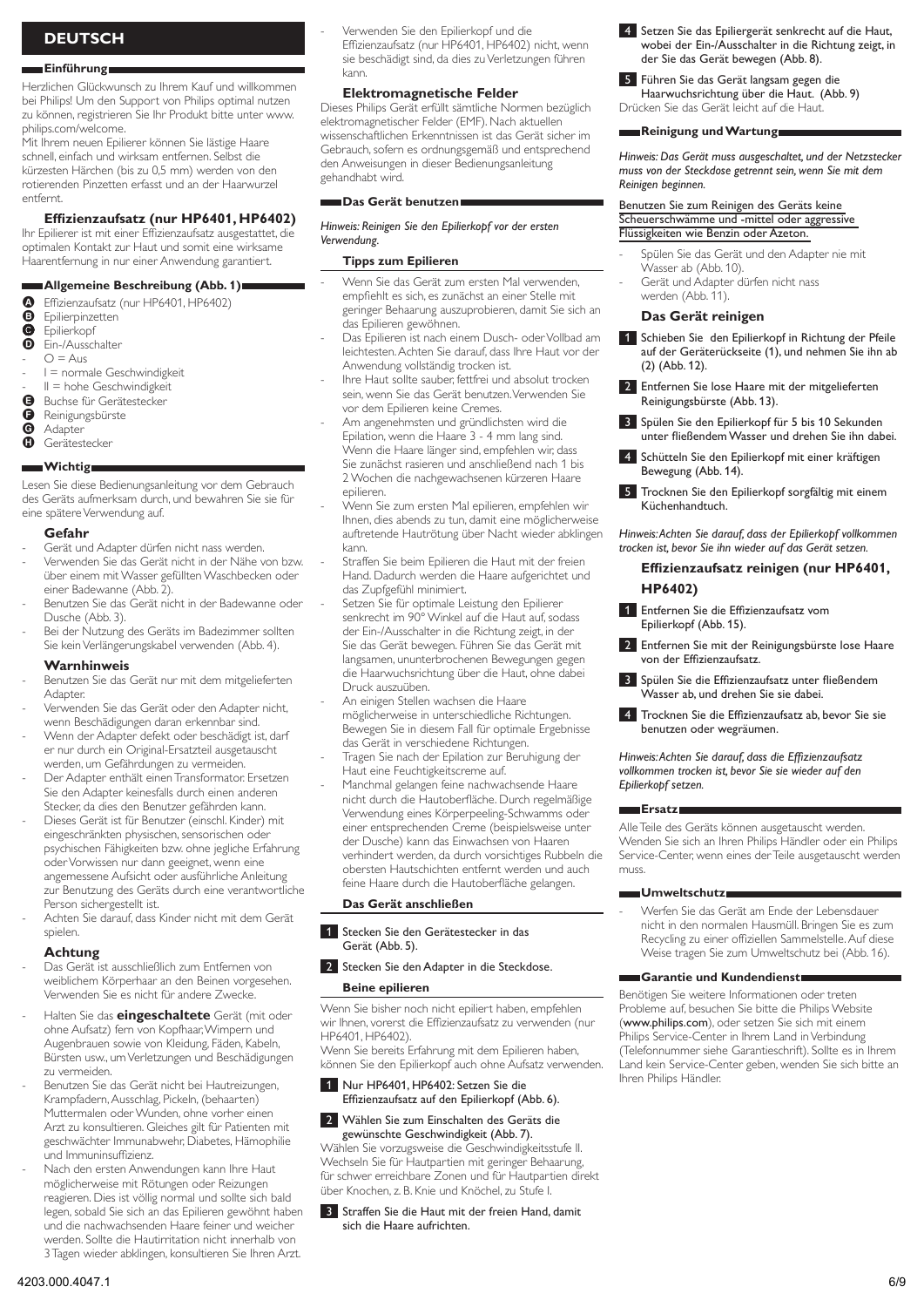# **Français**

#### **Introduction**

Félicitations pour votre achat et bienvenue dans l'univers Philips ! Pour profiter pleinement de l'assistance Philips, enregistrez votre produit sur le site à l'adresse suivante : www.philips.com/welcome.

Ce nouvel épilateur permet une épilation rapide, facile et efficace. Ses disques rotatifs attrapent même les poils les plus courts (jusqu'à 0,5 mm) et les éliminent à la racine.

# **Adaptateur efficace (HP6401, HP6402**

# **uniquement)**

Votre épilateur est livré avec un adaptateur efficace qui permet un contact optimal avec la peau afin d'éliminer les poils au premier passage.

# **Description générale (fig. 1)**

- Adaptateur efficace (HP6401, HP6402 uniquement)<br> **B** Disques rotatifs
- **B** Disques rotatifs<br>**B** Tête d'épilation
- C Tête d'épilation
- Bouton marche/arrêt
- $O = \text{arrêt}$ -
- I = vitesse normale  $II =$  vitesse rapide -
- E Prise pour la fiche de l'appareil -
- 
- **G** Brosse de nettoyage<br>**G** Adaptateur
- **G** Adaptateur<br>**G** Petite fiche Petite fiche

# **Important**

Lisez attentivement ce mode d'emploi avant d'utiliser l'appareil et conservez-le pour un usage ultérieur.

#### **Danger**

- Évitez de mouiller l'appareil et l'adaptateur. N'utilisez jamais l'appareil près d'une baignoire ou - -
- d'un lavabo rempli d'eau (fig. 2). N'utilisez jamais l'appareil dans le bain ni sous la -
- douche (fig. 3). Si vous utilisez l'appareil dans la salle de bain, évitez d'y brancher une rallonge (fig. 4). -

## **Avertissement**

- Utilisez l'appareil uniquement avec l'adaptateur fourni. N'utilisez pas l'appareil ou l'adaptateur s'il est endommagé. - -
- Si l'adaptateur est endommagé, remplacez-le toujours par un adaptateur de même type pour éviter tout accident. -
- L'adaptateur contient un transformateur. Afin d'éviter tout accident, n'essayez pas de remplacer la fiche de l'adaptateur. -
- Cet appareil n'est pas destiné à être utilisé par des personnes (notamment des enfants) dont les capacités physiques, sensorielles ou intellectuelles sont réduites, ou par des personnes manquant d'expérience ou de connaissances, à moins que celles-ci ne soient sous surveillance ou qu'elles n'aient reçu des instructions quant à l'utilisation de l'appareil par une personne responsable de leur sécurité. -
- Veillez à ce que les enfants ne puissent pas jouer avec l'appareil. -

#### **Attention**

- Cet appareil a été conçu uniquement pour éliminer les poils situés sur les jambes des femmes. Ne l'utilisez jamais à d'autres fins. -
- Pour prévenir tout dommage ou blessure, évitez -
- de faire **fonctionner** l'appareil (avec ou sans accessoire) près de vos cheveux, de vos sourcils et cils, ainsi qu'à proximité de vêtements, fils, câbles, brosses, etc.
- N'utilisez pas l'appareil sans avoir consulté votre médecin si votre peau est irritée ou si vous souffrez de varices, rougeurs, taches de vin (avec pilosité) ou blessures. Les mêmes recommandations s'appliquent aux personnes ayant une immunité réduite ou souffrant de diabète, d'hémophilie ou d'immunodéficience. -
- Lors des premières utilisations, il est possible que la peau rougisse ou s'irrite légèrement. Il s'agit d'une réaction normale qui disparaîtra rapidement. La gêne ressentie au début diminuera progressivement à chaque utilisation. Au fur et à mesure, votre peau s'habituera et la repousse sera plus fine. Cependant, si l'irritation persiste au-delà de trois jours, consultez votre médecin. -

Afin d'éviter tout accident, n'utilisez pas la tête d'épilation ou l'adaptateur efficace (HP6401, HP6402 uniquement) s'ils sont endommagés ou cassés.

## **Champs électromagnétiques (CEM)**

Cet appareil Philips est conforme à toutes les normes relatives aux champs électromagnétiques (CEM). Il répond aux règles de sécurité établies sur la base des connaissances scientifiques actuelles s'il est manipulé correctement et conformément aux instructions de ce mode d'emploi.

# **Utilisation de l'appareil**

-

-

-

-

-

-

*Remarque : Nettoyez la tête d'épilation avant la première utilisation.*

## **Conseils d'épilation**

- Lors de votre première utilisation, nous vous conseillons d'essayer l'épilation sur une zone comportant peu de poils pour vous familiariser avec l'appareil.
- Les poils sont plus faciles à enlever après un bain ou une douche. Cependant, veillez à ce que votre peau soit complètement sèche avant de commencer l'épilation. -
- Assurez-vous que votre peau est propre, complètement sèche et non grasse. N'appliquez aucune crème avant l'épilation. -
- L'épilation est plus facile et plus agréable lorsque les poils ont une longueur optimale de 3 ou 4 mm. S'ils sont plus longs, nous vous recommandons soit de les raser, puis de les épiler une ou deux semaines plus tard, une fois qu'ils auront légèrement repoussé.
- Lorsque vous vous épilez pour la première fois, nous vous conseillons de le faire en soirée, de manière à ce que les rougeurs qui pourraient éventuellement apparaître disparaissent au cours de la nuit. -
- Épilez-vous en étirant la peau à l'aide de votre main libre. Cela permet de soulever les poils et de réduire la sensation de tiraillement. -
	- Pour une performance optimale, placez l'appareil sur la peau de manière à former un angle droit (90°), avec le bouton marche/arrêt orienté vers le sens de déplacement de l'appareil. Déplacez l'appareil sur la peau en sens inverse de la pousse du poil d'un mouvement lent et continu, sans appuyer.
- Sur certaines zones du corps, les poils poussent dans plusieurs directions. Si c'est le cas, déplacez l'appareil dans plusieurs directions pour des résultats optimaux. Pour détendre la peau, nous vous conseillons
- d'appliquer une crème hydratante après l'épilation. En repoussant, il est possible que des poils fins
	- n'atteignent pas la surface de la peau. Utilisez régulièrement une crème ou une éponge exfoliante (par exemple sous la douche) pour éliminer la couche supérieure de peau morte afin de permettre aux poils fins de percer et ainsi, éviter l'apparition de poils incarnés.

#### **Branchement de l'appareil**

1 Insérez la fiche dans l'appareil (fig. 5).

2 Branchez l'adaptateur sur la prise secteur.

# **Épilation des jambes**

Pour vos premières épilations, nous vous conseillons d'utiliser l'adaptateur efficace (HP6401, HP6402 uniquement).

Si vous avez l'habitude de vous épiler, vous pouvez utiliser simplement la tête d'épilation sans aucun accessoire.

## 1 HP6401, HP6402 uniquement : placez l'adaptateur efficace sur la tête d'épilation (fig. 6).

# **2** Mettez l'appareil en marche en sélectionnant la vitesse de votre choix (fig. 7).

Sélectionnez de préférence la vitesse II. La vitesse I est, quant à elle, recommandée sur les zones où les poils sont épars, les zones difficiles à atteindre et les zones osseuses (genoux et chevilles par exemple).

- **3** Avec votre main libre, tendez la peau pour redresser les poils.
- 4 Placez l'épilateur perpendiculairement à la peau, le bouton coulissant marche/arrêt orienté dans la direction où vous allez passer l'appareil (fig. 8).

5 Passez l'appareil lentement sur la peau dans le sens inverse de la pousse des poils. (fig. 9) Exercez une légère pression sur la peau.

## **Nettoyage et entretien**

*Remarque : Assurez-vous que l'appareil est éteint et débranché avant de le nettoyer.* 

## N'utilisez jamais de tampons à récurer, de produits abrasifs ou de détergents agressifs tels que de l'essence ou de l'acétone pour nettoyer l'appareil.

- Ne rincez jamais l'appareil ni l'adaptateur sous le robinet (fig. 10). -
- Évitez de mouiller l'appareil et l'adaptateur (fig. 11). -

# **Nettoyage de l'appareil**

- 1 Poussez la tête d'épilation dans le sens des flèches à l'arrière de l'appareil (1), puis détachez-la de l'appareil (2) (fig. 12).
- 2 Retirez les poils à l'aide de la brosse de nettoyage (fig. 13).
- 3 Rincez la tête d'épilation sous le robinet pendant 5 à 10 secondes.
- 4 Secouez énergiquement la tête d'épilation (fig. 14).
- 5 Séchez soigneusement la tête d'épilation avec un torchon.

*Remarque : Assurez-vous que la tête d'épilation est parfaitement sèche avant de la replacer sur l'appareil.*

# **Nettoyage de l'adaptateur efficace (HP6401, HP6402 uniquement)**

- Retirez l'adaptateur efficace de la tête d'épilation (fig. 15).
- 2 Retirez les poils de l'adaptateur efficace à l'aide de la brosse de nettoyage.
- 3 Rincez l'adaptateur efficace sous l'eau du robinet en le faisant tourner.
- 4 Séchez l'adaptateur efficace avant de l'utiliser ou de le ranger.

# *Remarque : Assurez-vous que l'adaptateur efficace est parfaitement sec avant de le replacer sur la tête d'épilation.*

## **Remplacement**

Toutes les pièces de cet appareil sont remplaçables. Si vous devez en remplacer une, adressez-vous à votre détaillant Philips ou à un Centre Service Agréé Philips.

#### **Environnement**

Lorsqu'il ne fonctionnera plus, ne jetez pas l'appareil avec les ordures ménagères, mais déposez-le à un endroit assigné à cet effet, où il pourra être recyclé. Vous contribuerez ainsi à la protection de l'environnement (fig. 16). -

## **Garantie et service**

Si vous souhaitez obtenir des informations supplémentaires ou faire réparer l'appareil, ou si vous rencontrez un problème, rendez-vous sur le site Web de Philips à l'adresse www.philips.com ou contactez le Service Consommateurs Philips de votre pays (vous trouverez le numéro de téléphone correspondant sur le dépliant de garantie internationale). S'il n'existe pas de Service Consommateurs Philips dans votre pays, renseignez-vous auprès de votre revendeur Philips local.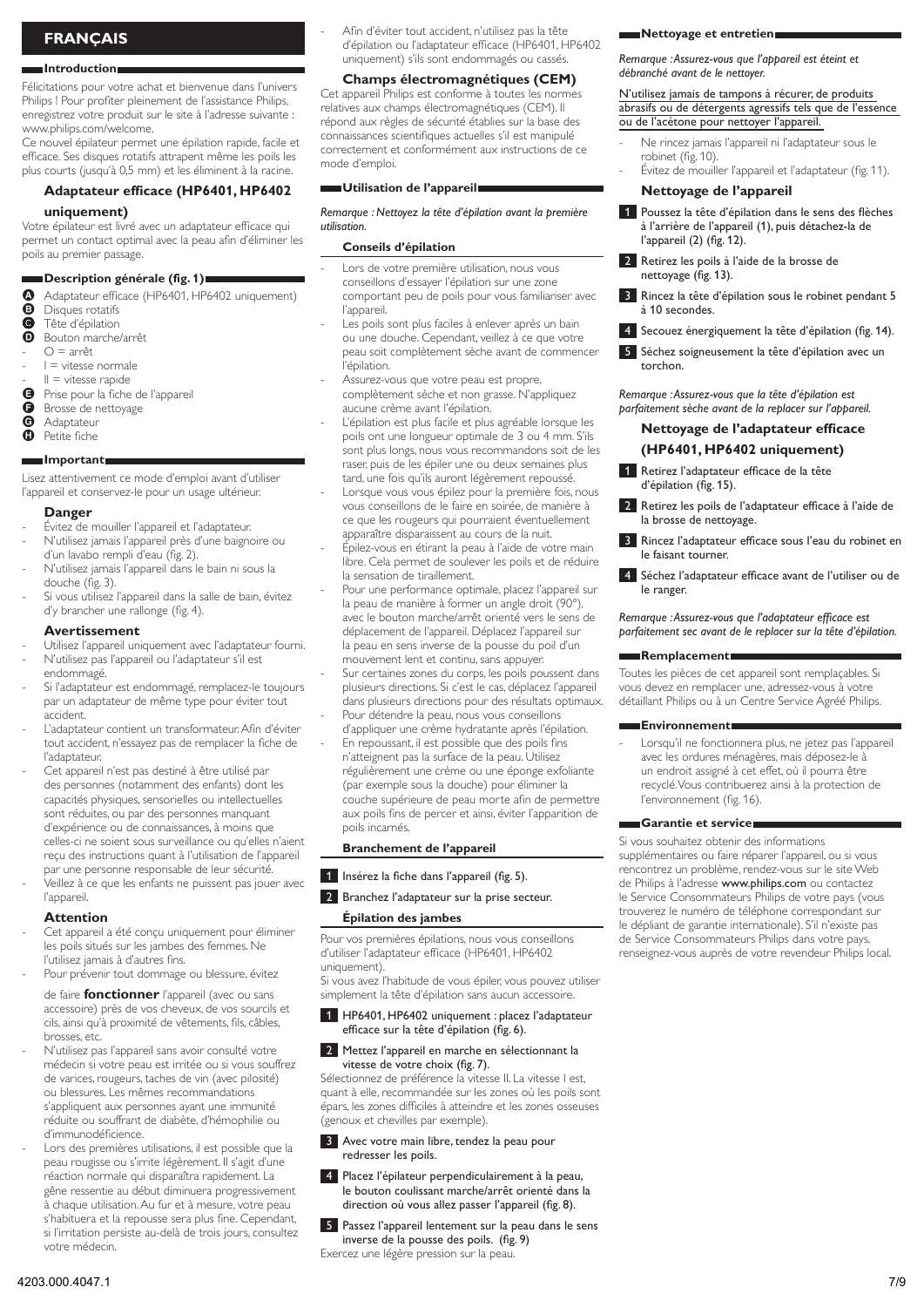# **Nederlands**

## **Inleiding**

Gefeliciteerd met uw aankoop en welkom bij Philips! Als u volledig wilt profiteren van de ondersteuning die Philips biedt, registreer uw product dan op www.philips. com/welcome.

Met uw nieuwe epilator kunt u snel, gemakkelijk en doeltreffend ongewenste haartjes verwijderen. De draaiende epileerschijfjes grijpen zelfs de kortste haartjes (tot 0,5 mm) en trekken deze met wortel en al uit.

# **Efficiëntie-opzetkap (alleen HP6401,**

# **HP6402)**

Uw epilator wordt geleverd met een efficiëntie-opzetkap die zorgt voor perfect contact met de huid, zodat de haren in één beweging effectief worden verwijderd.

## **Algemene beschrijving (fig. 1)**

- **A** Efficiëntie-opzetkap (alleen HP6401, HP6402)<br>**B** Epileerschiifies
- **B** Epileerschijfjes
- **O** Epileerhoofd<br>**O** Aan/uitknon
- Aan/uitknop
- $Q = \text{u}$ - -
- I = normale snelheid
- $II = hoge$  snelheid -
- $\Theta$  Aansluiting voor apparaatstekkertje
- G Schoonmaakborsteltje<br>G Adapter
- **G** Adapter<br>**G** Kleine st Kleine stekker

# **Belangrijk**

Lees deze gebruiksaanwijzing zorgvuldig door voordat je het apparaat gaat gebruiken. Bewaar de gebruiksaanwijzing om deze indien nodig te kunnen raadplegen.

## **Gevaar**

- Houd het apparaat en de adapter droog. -
- Gebruik het apparaat niet in de buurt van of boven een wasbak of bad gevuld met water (fig. 2). -
- Gebruik het apparaat niet in bad of onder de douche (fig. 3). -
- Gebruik geen verlengsnoer als u het apparaat in de badkamer gebruikt (fig. 4). -

# **Waarschuwing**

- Gebruik het apparaat uitsluitend in combinatie met de bijgeleverde adapter. -
- Gebruik het apparaat en de adapter niet als deze beschadigd zijn. -
- Indien de adapter beschadigd is, laat deze dan altijd vervangen door een van het oorspronkelijke type om gevaar te voorkomen. -
- De adapter bevat een transformator. Knip de adapter niet af om deze te vervangen door een andere stekker, aangezien dit een gevaarlijke situatie oplevert. -
- Dit apparaat is niet bedoeld voor gebruik door personen (waaronder kinderen) met verminderde lichamelijke, zintuiglijke of geestelijke vermogens, of die gebrek aan ervaring of kennis hebben, tenzij iemand die verantwoordelijk is voor hun veiligheid toezicht op hen houdt of hen heeft uitgelegd hoe het apparaat dient te worden gebruikt. -
- Houd toezicht op kinderen om te voorkomen dat ze met het apparaat gaan spelen. -

## **Let op**

Dit apparaat is uitsluitend bedoeld voor het verwijderen van lichaamshaar op de benen van vrouwen. Gebruik het niet voor andere doeleinden. Voorkom lichamelijk letsel of beschadiging: houd het - -

**ingeschakelde** apparaat (met of zonder hulpstuk) uit de buurt van hoofdhaar, wenkbrauwen, wimpers, kleding, draden, snoeren, borstels enz.

- Gebruik het apparaat niet zonder eerst uw huisarts te raadplegen indien de te epileren huid geïrriteerd is of wanneer er zich spataderen, uitslag, puistjes, moedervlekken (met haren) of wondjes op bevinden. Raadpleeg ook eerst uw huisarts wanneer uw weerstand verminderd is of wanneer u aan suikerziekte, hemofilie of immunodeficiëntie lijdt. -
- Uw huid kan de eerste paar keer dat u dit apparaat gebruikt wat rood en geïrriteerd zijn. Dit is een volstrekt normaal verschijnsel, dat snel verdwijnt. Naarmate u het apparaat vaker gebruikt, raakt uw huid gewend aan het epileren en vermindert de huidirritatie en groeien de haren dunner en zachter -

terug. Als de huidirritatie na drie dagen nog niet is verdwenen, adviseren we u een arts te raadplegen. Gebruik het epileerhoofd of de efficiëntie-opzetkap (alleen HP6401, HP6402) niet in geval van schade of een defect, omdat dit verwondingen kan veroorzaken.

# **Elektromagnetische velden (EMV)**

Dit Philips-apparaat voldoet aan alle richtlijnen met betrekking tot elektromagnetische velden (EMV). Mits het apparaat op de juiste wijze en volgens de instructies in deze gebruiksaanwijzing wordt gebruikt, is het veilig te gebruiken volgens het nu beschikbare wetenschappelijke bewijs.

# **Het apparaat gebruiken**

# *Opmerking: Maak het epileerhoofd schoon voordat u het voor het eerst gebruikt.*

## **Epileertips**

-

-

-

-

-

- Wanneer u het apparaat voor de eerste keer gebruikt, raden we u aan het eerst uit te proberen op een stukje huid met lichte beharing, om gewend te raken aan het epileren.
- Haren zijn gemakkelijker te epileren nadat u een bad of douche hebt genomen. Uw huid moet echter wel geheel droog zijn bij het epileren. -
- Zorg ervoor dat uw huid schoon, helemaal droog en niet vet is. Gebruik geen crème voordat u gaat epileren. -
- Epileren gaat gemakkelijker en prettiger wanneer de haren de optimale lengte van 3 tot 4 mm hebben. Als het haar langer is, raden we u aan om het eerst te scheren en vervolgens de kortere haartjes die teruggroeien na 1 of 2 weken te epileren. -
- Wanneer u voor het eerst epileert, raden wij u aan om dat 's avonds te doen, zodat rode plekken die eventueel ontstaan 's nachts weer kunnen verdwijnen. -
- Trek uw huid bij het epileren strak met uw vrije hand. Zo worden de haartjes opgetild en blijft het trekkende gevoel tot een minimum beperkt. -
	- Om een optimaal resultaat te bereiken, zet u het apparaat onder een rechte hoek (90°) op de huid met de aan/uitknop in de richting waarin u het apparaat gaat bewegen. Beweeg het apparaat over de huid tegen de haargroeirichting in, met een langzame, doorgaande beweging en zonder druk uit te oefenen.
- Op sommige plekken groeit het haar mogelijk in verschillende richtingen. Als dat het geval is, kan het nuttig zijn om het apparaat in verschillende richtingen te bewegen teneinde een optimaal resultaat te bereiken.
- Om de huid te laten ontspannen, raden we u aan om na het epileren een vochtinbrengende crème aan te brengen.
- Fijne haartjes die teruggroeien, groeien wellicht niet boven op het huidoppervlak. Regelmatig gebruik van een scrubspons of -crème (bijv. bij het douchen) helpt het ingroeien van het haar te voorkomen, doordat de bovenlaag van de huid door de zachte scrubbeweging wordt verwijderd en fijne haartjes door het huidoppervlak heen kunnen komen. -

# **Het apparaat aansluiten**

1 Steek het apparaatstekkertje in het apparaat (fig. 5).

## 2 Steek de adapter in het stopcontact.

# **Benen epileren**

We raden u aan te beginnen met epileren met de efficiëntie-opzetkap (alleen HP6401, HP6402). Als u al wat ervaring met epileren hebt, kunt u het epileerhoofd eenvoudig zonder hulpstukken gebruiken.

# 1 Alleen HP6401, HP6402: plaats de efficiëntieopzetkap op het epileerhoofd (fig. 6).

## 2 Schakel het apparaat in door de gewenste snelheid te kiezen (fig. 7).

Gebruik bij voorkeur snelheid II. Schakel over naar snelheid I voor gebieden met lichte beharing, voor moeilijk te bereiken gebieden en voor gebieden waar het bot zich direct onder de huid bevindt, zoals de knieën en enkels.

## **3** Trek de huid met uw vrije hand strak, zodat de haartjes goed rechtop staan.

- **4** Plaats de epilator loodrecht op de huid met de aan/uitknop in de richting waarin u het apparaat gaat bewegen (fig. 8).
- 5 Beweeg het apparaat langzaam over de huid, tegen de haargroeirichting in. (fig. 9) Druk het apparaat licht op de huid.

## **Schoonmaken en onderhoud**

*Opmerking: Zorg ervoor dat het apparaat is uitgeschakeld en dat de stekker uit het stopcontact is voordat u het gaat schoonmaken.* 

#### Gebruik nooit schuursponzen, schurende

## schoonmaakmiddelen of agressieve vloeistoffen zoals benzine of aceton om het apparaat schoon te maken.

- Spoel het apparaat of de adapter nooit af onder de kraan (fig. 10). -
- Houd het apparaat en de adapter droog (fig. 11). -

## **Het apparaat schoonmaken**

- 1 Duw het epileerhoofd in de richting van de pijlen aan de achterkant van het apparaat (1) en verwijder het (2) (fig. 12).
- **2** Verwijder losse haartjes met het schoonmaakborsteltje (fig. 13).
- **3** Spoel het epileerhoofd gedurende 5 tot 10 seconden af onder de kraan terwijl u het voortdurend draait.
- 4 Schud het epileerhoofd flink heen en weer (fig. 14).
- 5 Droog het epileerhoofd grondig af met een theedoek.

*Opmerking: Zorg ervoor dat het epileerhoofd helemaal droog is voordat u het weer op het apparaat plaatst.*

# **De efficiëntie-opzetkap schoonmaken (alleen HP6401, HP6402)**

- Verwijder de efficiëntie-opzetkap van het epileerhoofd (fig. 15).
- Verwijder losse haren met het schoonmaakborsteltje uit de efficiëntie-opzetkap.
- **3** Spoel de efficiëntie-opzetkap al draaiend af onder de kraan.
- 4 Droog de efficiëntie-opzetkap af voordat u het gebruikt of opbergt.

*Opmerking: Zorg ervoor dat de efficiëntie-opzetkap helemaal droog is voordat u het weer op het epileerhoofd plaatst.*

## **Vervangen**

Alle onderdelen van het apparaat kunnen worden vervangen. Neem contact op met uw Philips-dealer of met een door Philips geautoriseerd servicecentrum als een van de onderdelen moet worden vervangen.

#### **Milieu**

Gooi het apparaat aan het einde van zijn levensduur niet weg met het normale huisvuil, maar lever het in op een door de overheid aangewezen inzamelpunt om het te laten recyclen. Op die manier levert u een bijdrage aan een schonere leefomgeving (fig. 16). -

## **Garantie & service**

Als u service of informatie nodig hebt of als u een probleem hebt, bezoek dan de Philips-website (www.philips.nl), of neem contact op met het Philips Consumer Care Centre in uw land (u vindt het telefoonnummer in het 'worldwide guarantee'-vouwblad). Als er geen Consumer Care Centre in uw land is, ga dan naar uw Philips-dealer.